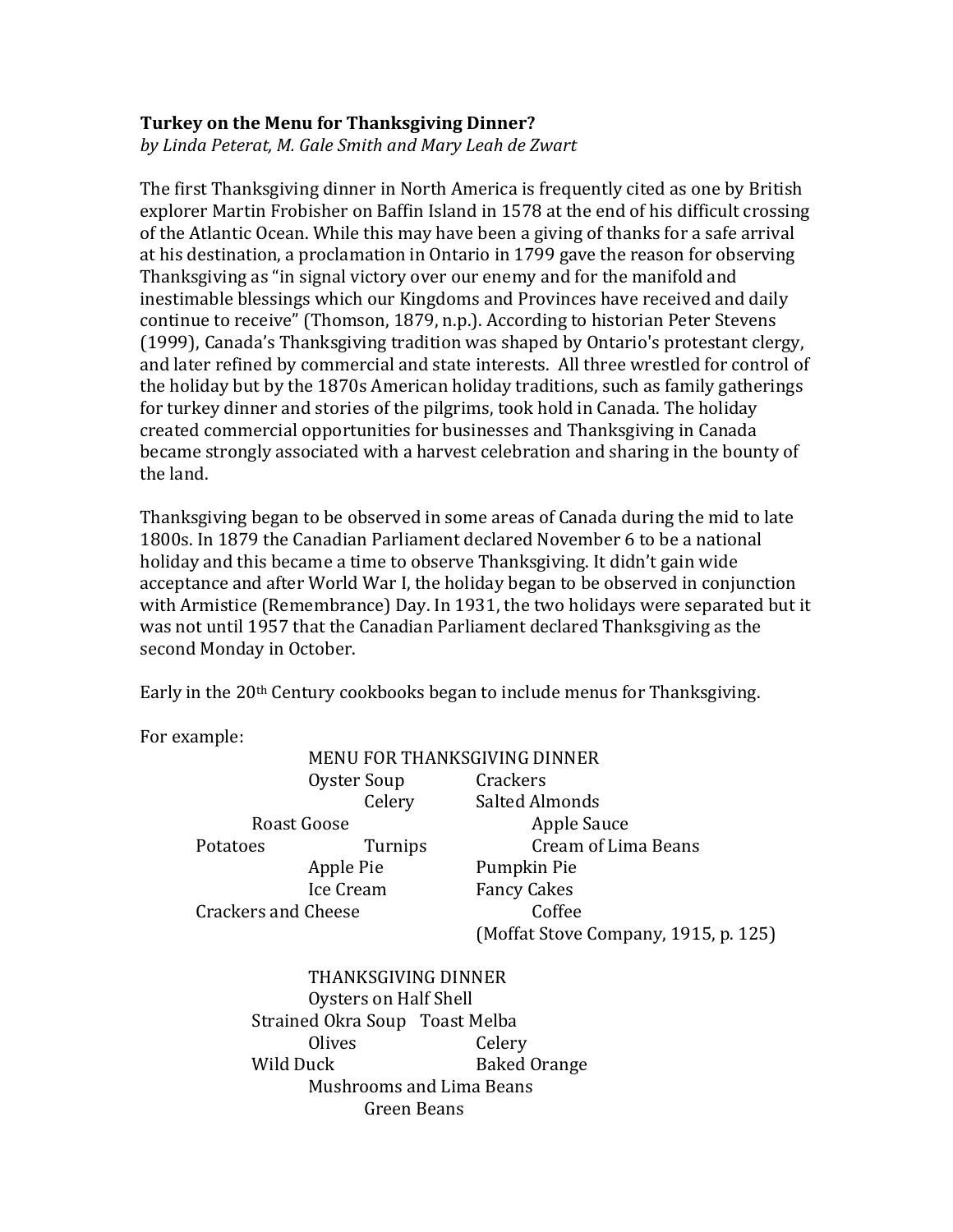Pumpkin Pie Grapefruit Sections Ginger in Syrup Coffee

(Wimodausis Club, 1934, p. 437)

THANKSGIVING DAY DINNER Avocado and Orange Cocktail Celery Pickled Onions Olives Roast Turkey Pecan Dressing Giblet Gravy Riced Potatoes Cauliflower with Cream Sauce Cranberry Ice Finger Rolls Apple and Raw Carrot Salad Cheese Straws Sugared Nuts Pumpkin Pie Raisins Coffee Cider Tea Milk (Blake, 1935, p. 79) THANKSGIVING DINNER Shrimp Cocktail **Roast Turkey** Mashed Potatoes Chestnut Stuffing Carrots in Butter Cranberry Jelly Tomato Jelly Salad Saltines Mince Tarts with Vanilla Ice Cream Nuts Fruit Mints Coffee (Canadian General Electric, 1937, p. 26) THANKSGIVING DINNER Melon Balls in Ginger Ale

Roast Turkey with Savory and Sausage Stuffings Turnip Vegetable Marrow Potatoes Crabapple Jelly Applesauce Celery Hearts and Olives Pumpkin Pie Cheese and Fruit Tray (Elwood, 1967, p. 33)

Smith and Boyd (2009) claim that in Canada, "the traditional menu evolved more slowly than in the United States" (pp. 131-132). In a 1928 *Maclean's* article, the author encourages baked ham as suitable for Thanksgiving dinner. An article in *Chatelaine* in 1934 notes that ham or beef would be suitable for the meal. Smith and Boyd note that before World War II, turkeys grown on the Canadian prairies would not be sufficiently plump by Thanksgiving time to provide a decent meal, which may explain why turkey was more likely to be served at Christmas. They do note, "since the latter half of the twentieth century turkey has dominated Canadian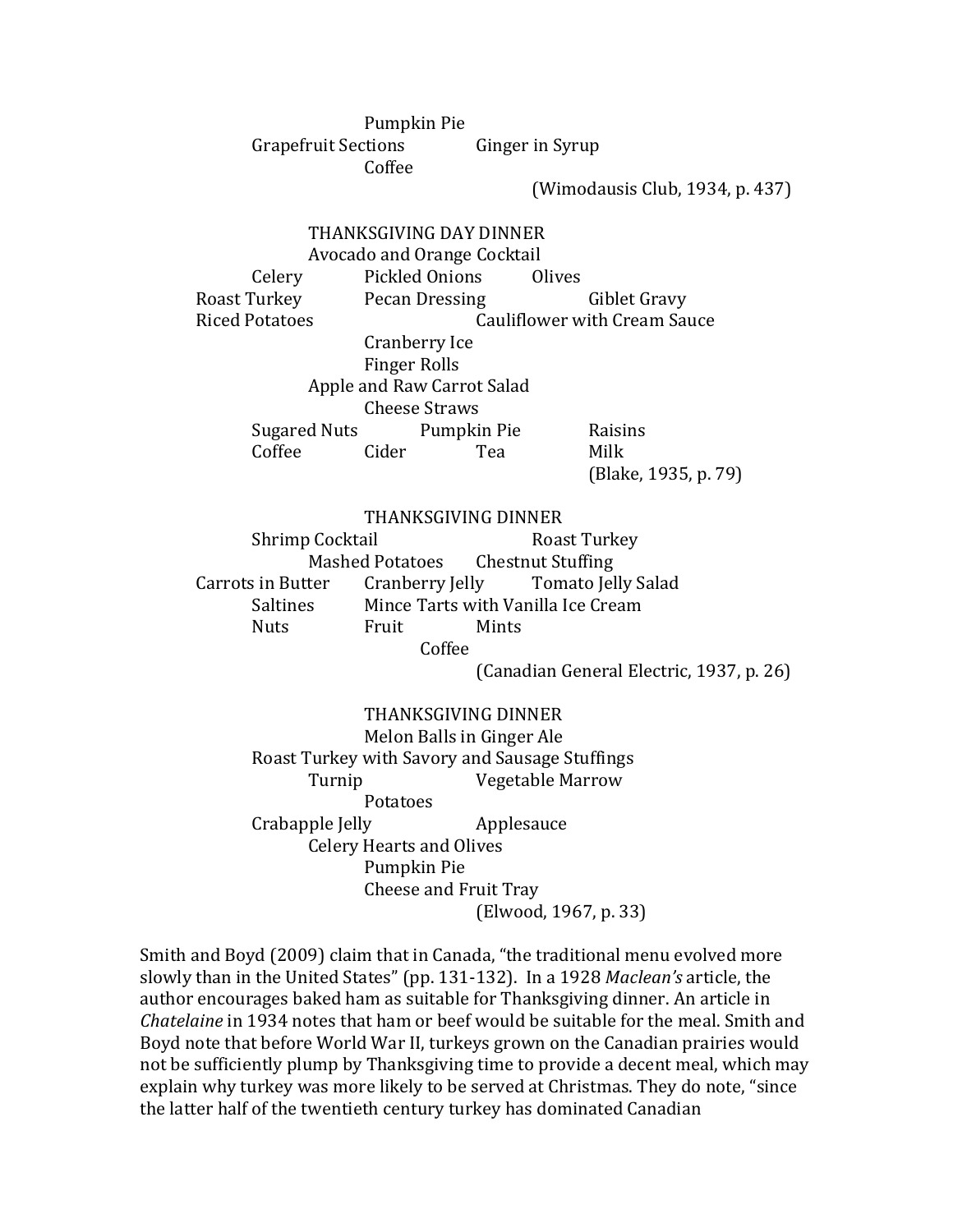Thanksgiving" (p. 134). Prior to that it was more likely that other fowl or birds were served. The real moment of adoption was more likely from the 1950s onward with the advent of increased and diverse breeds of turkey production, availability of electric and gas stoves and home freezers, and frozen turkeys in the stores. Turkey as part of the menu was promoted in turkey marketing literature, popular magazines and cook books, and was served in restaurants and institutions.

Turkey has made quite a journey to get to our tables. According to Crawford (1992) domestic turkeys were wide spread in Mexico and Central America in pre-Columbian times and they were taken back to Spain in the early 1500's where the diffusion to other European countries was rapid. They were brought to Eastern North America in the 17th century by French, English and Dutch colonists. Its unclear when turkeys arrived in British Columbia but currently the province has around 60 turkey producers.

Wild turkey, considered an excellent and challenging game bird, has been introduced and re-introduced to many areas across North America for hunters. In 1910, wild turkeys were raised and released by the BC Game Commission onto James Island off Victoria and Vancouver Island. According to the Royal BC Museum wild turkeys are found on Vancouver Island, the southern Gulf Islands, in the Okanagan and most commonly, in the Kootenays where the East Kootenay Wild Turkey Association, is working towards the integration of wild turkeys into wildlife management of the area. If wild turkey is on the menu for Thanksgiving it will come from the freezer because the hunting season for wild turkey is in the spring.

It is unclear exactly how many families in British Columbia may sit down to a turkey dinner this Thanksgiving. In *Memorable Meals in British Columbia* (1971), contributors do not describe any Thanksgiving dinners, and in the memorable meals they do describe, baked salmon or roast beef is served more often than turkey. Statistics from the Turkey Farmers of Canada website indicate that turkey is more common at a Christmas meal than Thanksgiving. The website reports that in 2011, 38% of all Canadian households purchased turkey and turkey products for Thanksgiving while 42.4% of Canadian households did so at Christmas. At Thanksgiving 2011, 3 million whole turkeys were purchased while at Christmas, 4.4 million whole turkeys were purchased.

One of the most enduring desserts for Thanksgiving dinner is pumpkin pie. It is probably the most genuine way to end a Thanksgiving meal because vegetables of the squash family are unique to the Americas. You can use fresh squash or sweet pie pumpkins; jack-o-lantern type pumpkins won't do. If necessary buy canned pie filling, and if making a pie isn't an option, then buy whatever type of pumpkin pie you can afford.

A recipe we found in our cookbook collection is from the 1930 *Foods, Nutrition and Home Management Manual* (known as the Red Book) published by the B.C. Department of Education under the supervision of Jessie McLenaghen, first director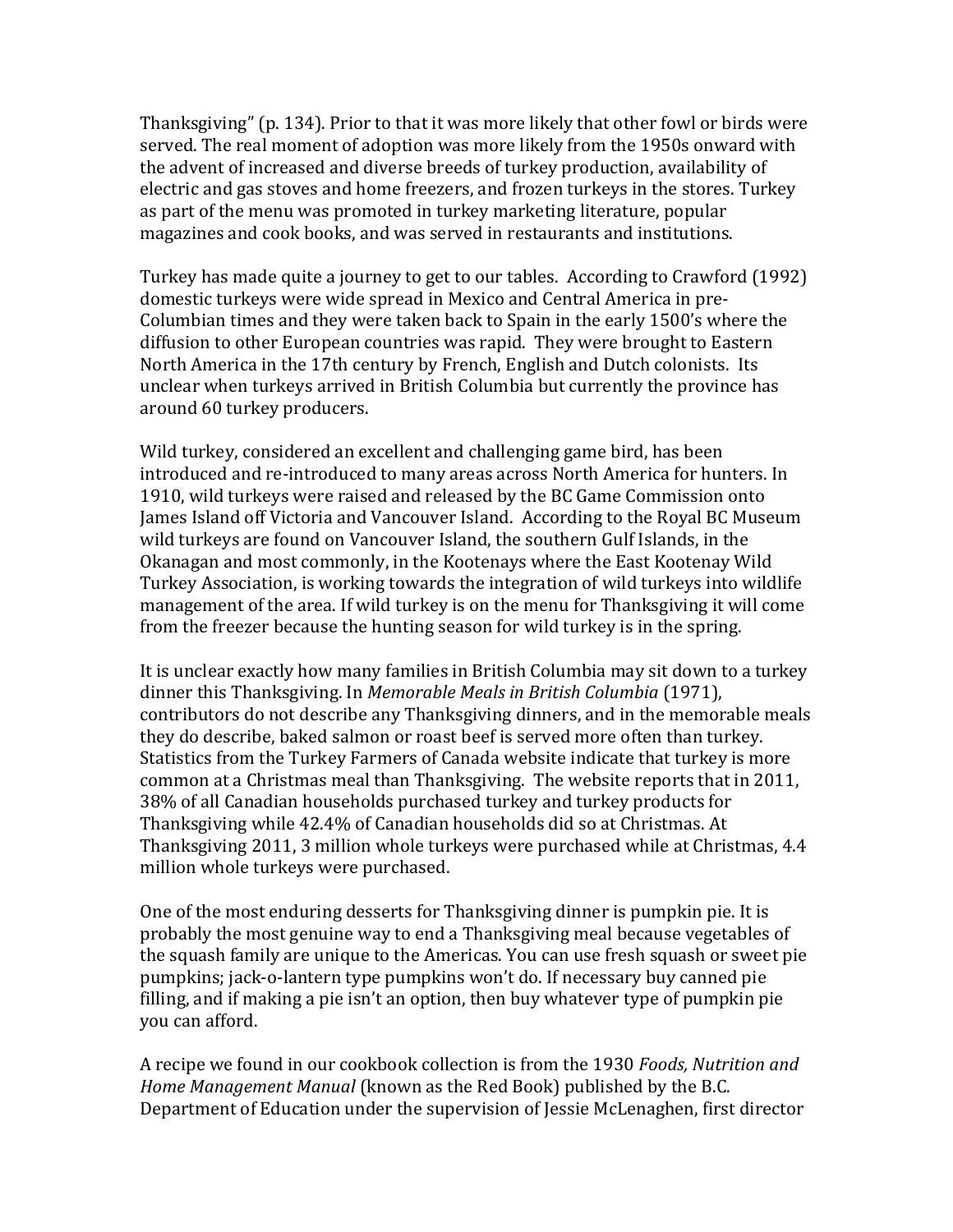of Home Economics in the province. It required scalded milk, "stewed and sifted" pumpkin, only one egg and half the amount of sugar of modern recipes. It assumed that the reader knew how to make pastry. Today's equivalents are in brackets. To prepare fresh pumpkin without peeling, cut it in half, remove seeds and place cutside down in a baking pan with 1 cm. of water. Bake at 350°F for 30 minutes or until soft. Then scoop out insides.

## **Pumpkin Pie**

```
1\frac{1}{2} c. stewed and sifted pumpkin (375 mL)
1 c. scalded milk (250 mL – not scalded)
\frac{1}{2} c. sugar (125 mL)
\frac{1}{2} tsp. salt (2 mL)
\frac{1}{2} tsp. ginger (2 mL)
1 tsp. cinnamon (5 mL)
1 egg
```
- 1. Beat egg slightly.
- 2. Mix ingredients in the order given.
- 3. Line a pie-plate with pastry, put on a rim, and pour in the mixture.
- 4. Bake in a hot oven to start cooking of the pastry, 450°F; then reduce the heat to 325° to cook the custard.
- 5. When a knife comes out clean the custard is cooked. NOTE: Shell may be baked a little first to prevent filling from making it soggy.

Whether you choose for Thanksgiving a turkey dinner with all the trimmings followed by pumpkin pie, or a vegetarian meal from your garden, "giving thanks" for nature's bounty, you will be marking a long standing tradition in Canadian culture. What we eat on this occasion varies widely and the tradition is open to new and local innovations.

## **References**

BC Outdoors Magazine <http://www.bcoutdoorsmagazine.com/hunting/news/2011>

Blake, Mary (1935). *Carnation cook book*. Toronto: The Carnation Company.

Canadian General Electric (1937). *The new art of buying, preserving and preparing foods*. Canada: Author.

Crawford, R. (1992). Introduction to Europe and Diffusion of Domesticated Turkeys from America. *Archivos de zootecnia*, 41(154) (extra), p. 307. Retrieved from: http//:dialnet.unirioja.es/descarga/articulo/278695.pdf

Elwood, Marjorie (1967). *Star Weekly cook book.* Toronto: Toronto Star.